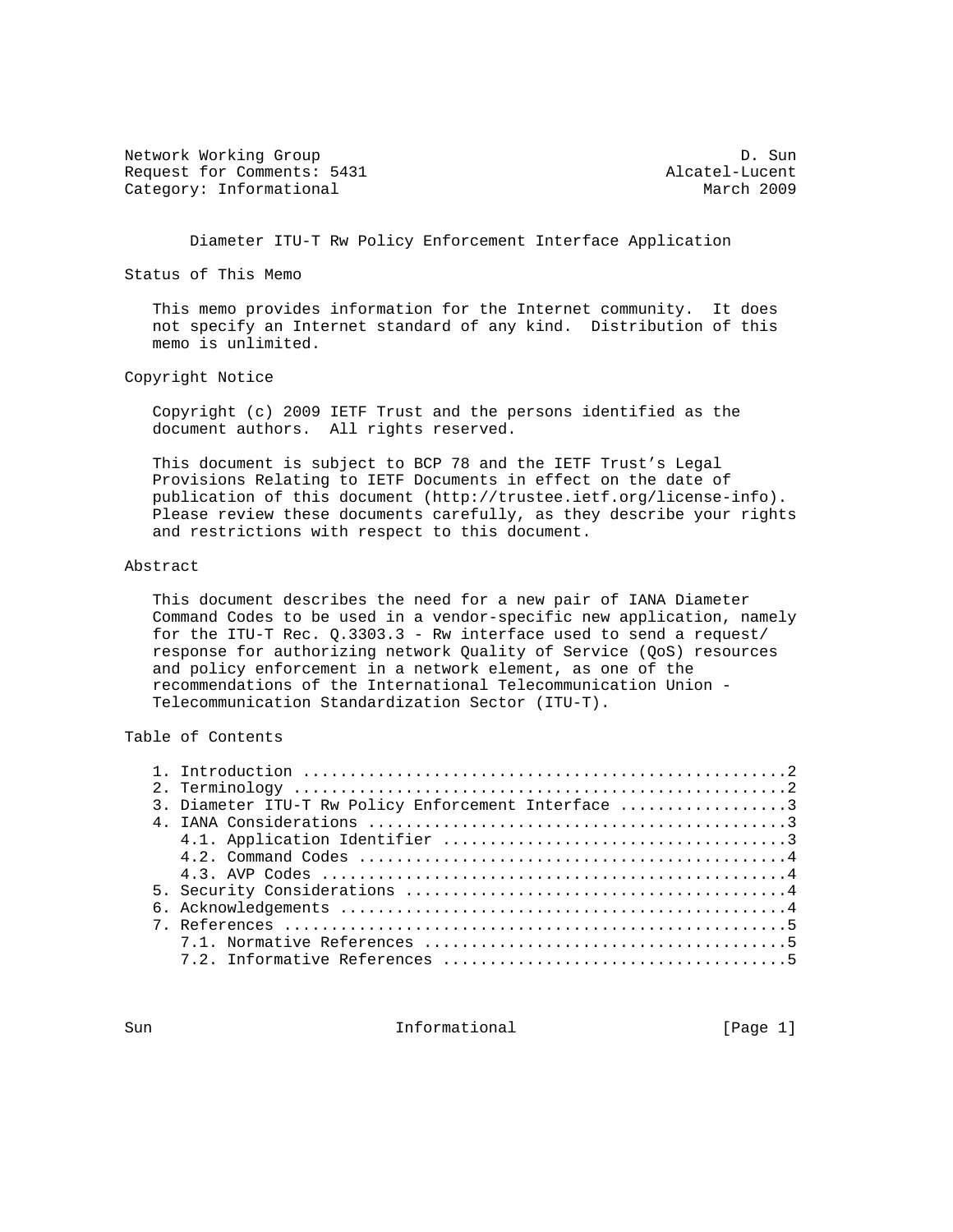## 1. Introduction

 This document summarizes the use of Diameter codes in a newly defined realization of a specification for authorizing network QoS resources and policy enforcement [Q.3303.3]. A new pair of Command Codes have been assigned by IANA. This document summarizes the uses of newly defined Diameter codes (Command Codes, AVP, vendor-specific application id). When combined with the Diameter Base protocol, this application's specification [Q.3303.3] satisfies the requirements of [Y.2111] of the International Telecommunication Union - Telecommunication Standardization Sector (ITU-T) to send a request and receive a response for controlling the policy enforcement.

 The Diameter realization of this application assumes the use of the Diameter Base protocol, as per RFC 3588, and extends it only for a specific application using a vendor-id (ITU-T), a vendor-specific application ID (16777256), a new Command Code (315), and new attribute-value pairs (AVPs), which are defined in the vendor specific namespace.

 This application is used to authorize network QoS resources and policy enforcement (including the amount of bandwidth, QoS class, and traffic flow processing) as an extension of the Diameter application [RFC4006]. The request is based on the Diameter extensibility discussions in the DIME WG that led to the conclusion that it is better to define new Command Codes whenever the ABNF of a command is modified by adding, removing, or semantically changing a required AVP in order to avoid interoperability problems. The document is utilizing authorization and accounting functionality, and the entire exchange is related to users utilizing applications that require QoS treatment. This approach is consistent with the practice and experience gained since the publication of [RFC3588] (see for example [RFC5224]), which is now under revision by the DIME Working Group who will provide a revised set of recommendations and procedures for IANA considerations [DIME].

### 2. Terminology

 In the base Diameter specification [RFC3588], Section 1.4 defines most of the terminology used in this document. Additionally, the terms and acronyms defined in Section 3 and Section 4 of [Q.3303.3] are used in this document.

Sun Informational [Page 2]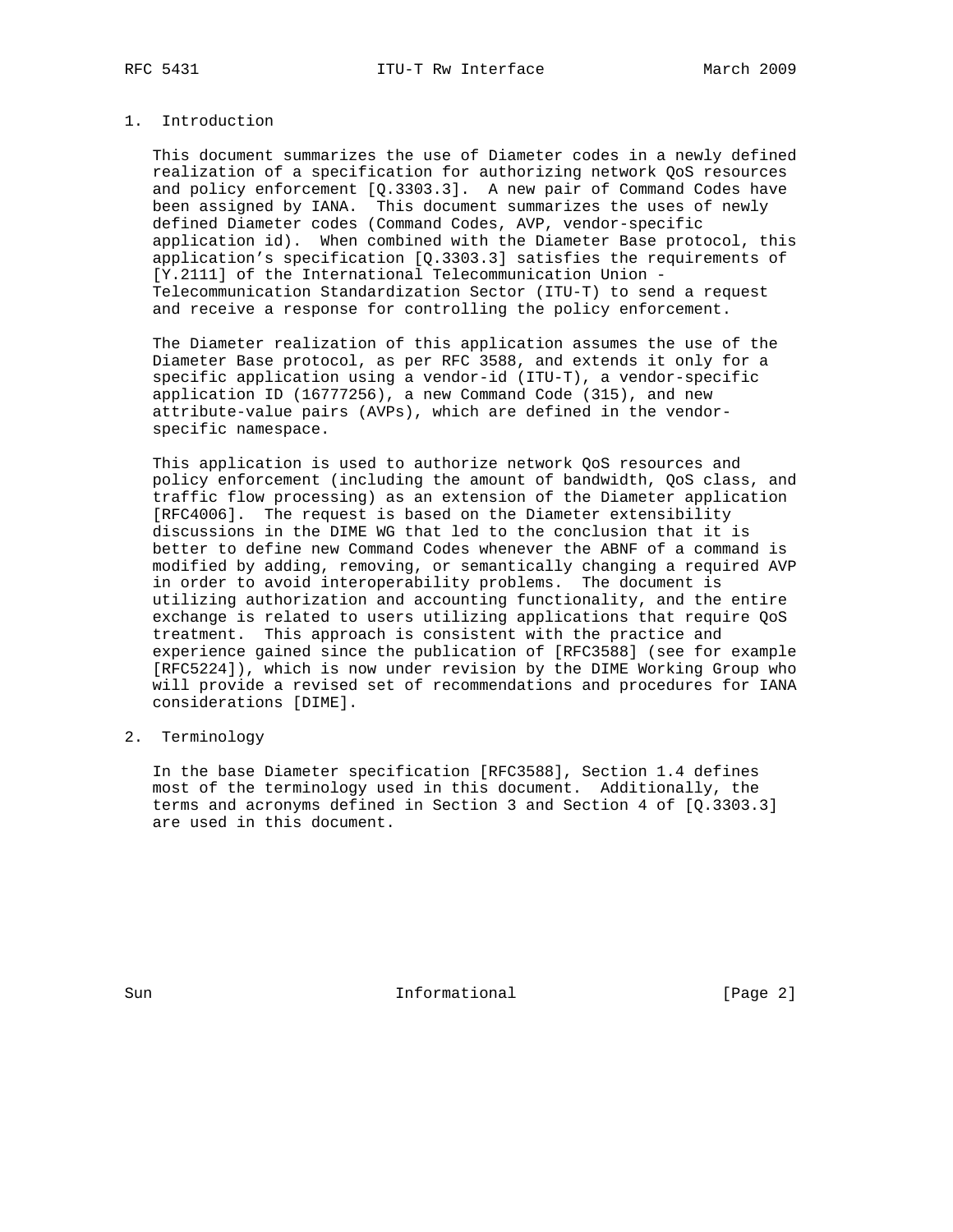3. Diameter ITU-T Rw Policy Enforcement Interface

 The Rw interface is used for information exchange to apply policy decisions between the Policy Decision Point (PDP, i.e., in the ITU-T term, Policy Decision Functional Entity (PD-FE)) and the Policy Enforcement Point (PEP, i.e., in the ITU-T term, Policy Enforcement Functional Entity (PE-FE)).

 The interface allows the PDP to push the authorized admission decisions to the PEP. It also allows the PEP to request the authorization of admission decisions from the PDP when path-coupled resource reservation mechanisms are in use. The main information conveyed by the Rw interface is:

- o Resources reservation and/or allocation requests for media flows;
- o QoS handling requests such as packet marking and policing;
- o Gate control (opening/closing) requests for a media flow;
- o NAPT and NAT traversal requests for the necessary address mapping information;
- o Resource usage information requests and reports for media flows.

 The detailed descriptions of the Diameter Policy Enforcement interface ITU-T Rw can be found in Section 5 of [Q.3303.3].

4. IANA Considerations

 This section provides guidance to the Internet Assigned Numbers Authority (IANA) regarding registration of values related to the Diameter protocol, in accordance with BCP 26 [RFC5226].

 This document defines values in the namespaces that have been created and defined in [RFC3588]. The IANA Considerations section of that document details the assignment criteria. Values assigned in this document, or by future IANA action, must be coordinated within this shared namespace.

4.1. Application Identifier

 A vendor-specific application ID (16777256) for the application of [Q.3303.3] has been assigned by the IANA.

Sun Informational [Page 3]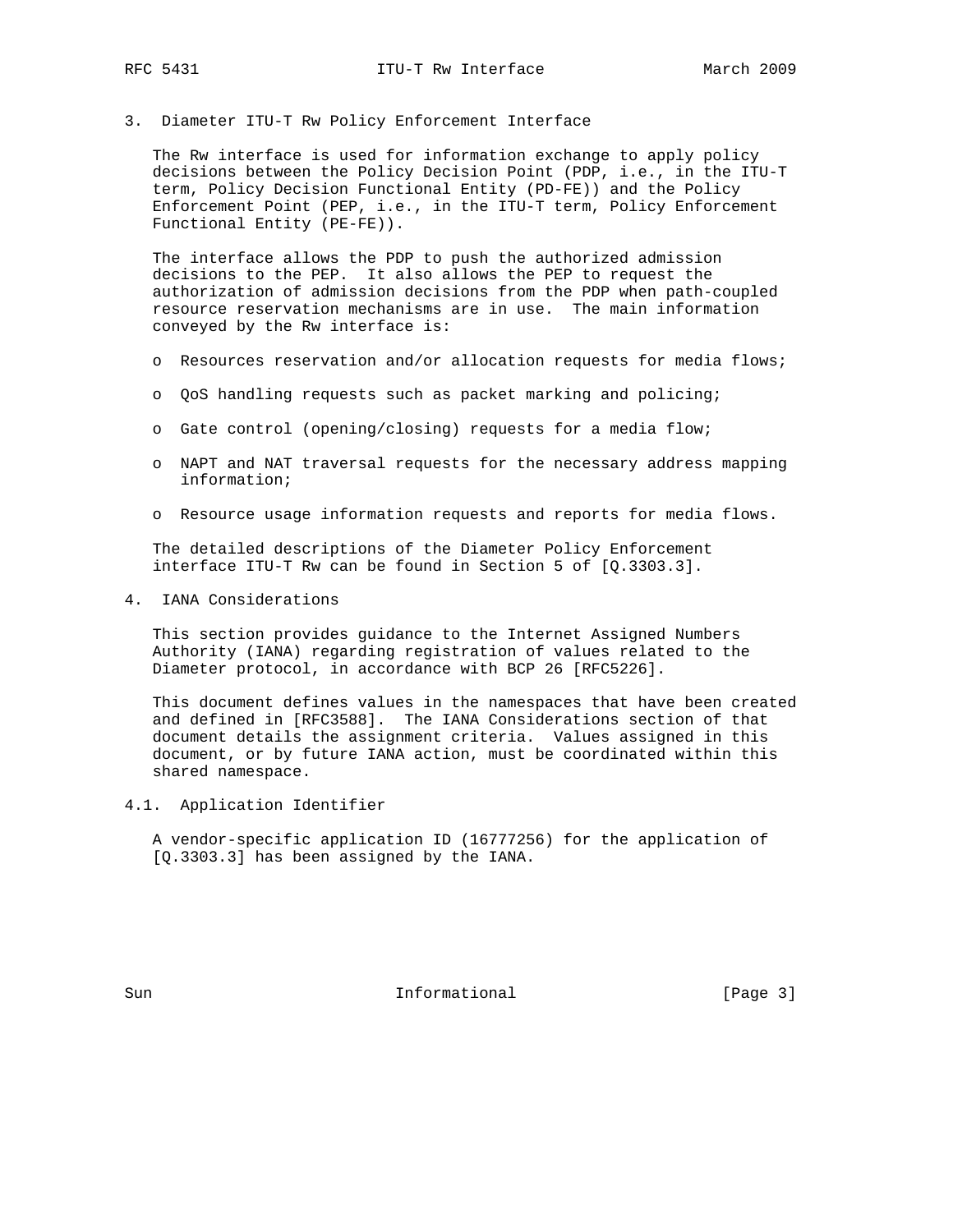| Registry: |          |                         |
|-----------|----------|-------------------------|
| ID values | Name     | Reference               |
|           |          |                         |
| 16777256  | TTU-T Rw | 7.2.1 of ITU-T 0.3303.3 |

### 4.2. Command Codes

 IANA has allocated Command Code values for the following commands defined in Section 7.4 of [Q.3303.3] from the Command Code namespace defined in [RFC3588].

 Registry: Code Value Name Name Reference ------------------------------------------------------------------ 315 Policy-Install-Request(PIR) 7.4.1 of ITU-T Q.3303.3 315 Policy-Install-Answer (PIA) 7.4.2 of ITU-T Q.3303.3

### 4.3. AVP Codes

 The values 1010˜1018 are assigned by the ITU-T to the following AVPs within the ITU-T vendor-ID 11502 namespace: PI-Request-Type AVP, PI- Request-Number AVP, Traffic-Descriptor-UL AVP, Traffic-Descriptor-DL AVP, Maximum-Burst-Size AVP, Committed-Data-Rate AVP, Committed- Burst-Size AVP, Excess-Burst-Size, Removal-Cause AVP.

See Table  $1/Q.3303.3$  in Section 7.3.1 of  $[Q.3303.3]$  for detailed information on AVP codes, value types, and flag rules.

5. Security Considerations

 This document describes the Diameter Policy Enforcement Application. It builds on top of the Diameter Base protocol and the same security considerations described in [RFC3588] are applicable to this document. No further extensions are required beyond the security mechanisms offered by [RFC3588].

6. Acknowledgements

 The author would like to thank Dan Romascanu, Hannes Tschofenig, and Tina Tsou for their help and support. Finally, the author would like to thank Alcatel-Lucent, as most of the effort put into this document was done while he was in their employ.

Sun **Informational Informational** [Page 4]